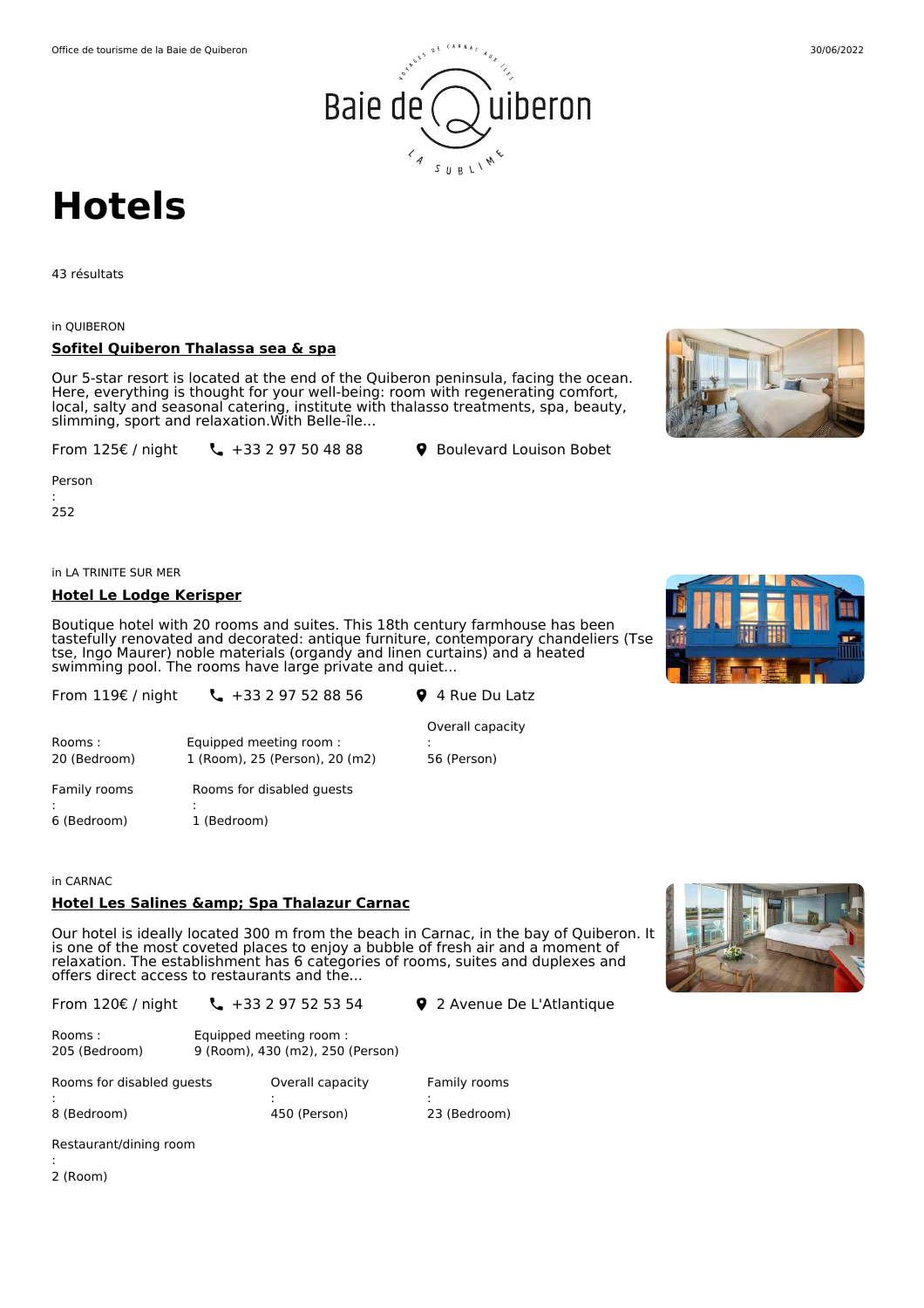in ST PIERRE QUIBERON

#### **Hotel des Deux Mers**

Hotel from the 1930s. The charm and friendliness of a family home. 14 rooms including 10 family suites with sea or garden view. Beach 30 meters away and water sports nearby. Bike rental.

|  | From 88€ / night | $\binom{1}{2}$ + 33 2 97 52 33 75 |  |  |  |
|--|------------------|-----------------------------------|--|--|--|
|  |                  |                                   |  |  |  |

8 Avenue Surcouf Penthièvre- Plage

Rooms : 14 (Bedroom)

Equipped meeting room : 1 (Room), 15 (Person), 24 (m2) Overall capacity : 50 (Person)

Family rooms

: 10 (Bedroom)

in BONO

# **Alicia Hotel**

The Alicia hotel welcomes you in a family atmosphere with its 21 rooms, its lounge / bar, its buffet breakfast room, its seminar room and its superb panoramic terrace overlooking the Bono river.Located in the Gulf of Morbihan, you can enjoy its walks directly from the hotel. Change of scenery...

From 59€ / night

**1** +33 2 97 57 88 65 **9** 1 Rue Du Général De Gaulle

Rooms for disabled guests

:

1 (Bedroom)

Rooms : 22 (Bedroom) Equipped meeting room : 1 (Room), 25 (Person), 45 (m2) Family rooms : 4 (Bedroom) Overall capacity : 46 (Person)

in ERDEVEN

# **Hôtel Enclos des Pins**

Housed in an authentic Breton house 3 minutes from the Ria d'Etel and the long beaches of Erdeven; this family-run establishment has around twenty rooms overlooking the greenery. Each of them displays a seaside or romantic spirit. The cleanliness and comfort (bedding, wifi, flat screen with foreign...

 $\leftarrow$  +33 7 66 45 75 30  $\begin{array}{ccc} \begin{array}{ccc} \diagup & +33 & 7 & 00 & 43 & 73 & 30 \\ \diagdown & +33 & 2 & 97 & 55 & 66 & 10 \end{array} & \bigodot & \mathbf{Q} & \text{Rue Nationale} \end{array}$ 

|              | Overall capacity | Family rooms |
|--------------|------------------|--------------|
| Rooms:       |                  |              |
| 18 (Bedroom) | 38 (Person)      | 2 (Bedroom)  |

in ST PHILIBERT

# **Hotel La Villa Bel Ange**

Confidential hotel in lush greenery ideal for recharging your batteries in peace. A coastal path will lead you to the beaches.Close to La Trinité sur mer where you can eat.The Villa Bel Ange offers 6 suites, 1 apartment and 2 traditional rooms. Sauna, private jacuzzis, lift.

 $\binom{1}{2}$  +33 2 97 50 23 44  $\binom{1}{2}$  25 Route Des Plages

Person







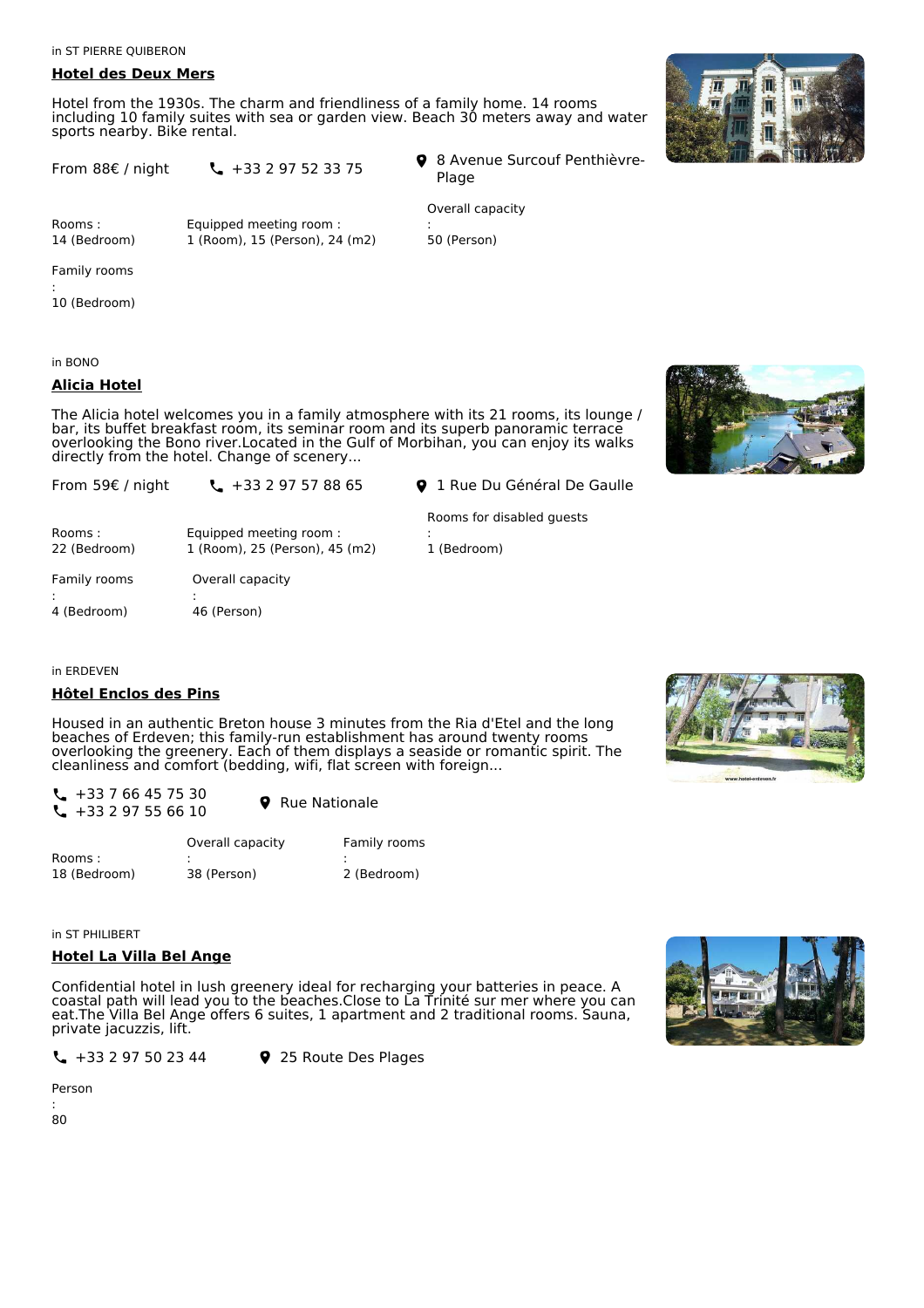#### in QUIBERON

# **Hotel-Restaurant Europa**

Hotel with breathtaking view over the bay of Quiberon, the waterfront, cycle path.<br>Warm atmosphere, relaxing setting invites you to relax. Heated indoor swimming pool with solarium. Spa area and massages by reservation. Traditional catering in a panoramic room where you can have breakfast while...





| HOTEL    |
|----------|
|          |
| Albatros |
|          |
|          |

# in QUIBERON

#### **Albatros Hotel**

Located in the city center, on the edge of the large beach, facing south, the ALBATROS offers a breathtaking view of the ocean, the beach, the islands and the fishing port. Each of the 20 sea-view rooms offers an individual sunny terrace overlooking the sea. Closed from 15/11 to 20/12/21.Breakfast...

| From $71 \epsilon$ / night | $\frac{1}{2}$ +33 2 97 50 15 05 | <b>9</b> 19 Rue De Port Maria |
|----------------------------|---------------------------------|-------------------------------|
|                            | Family rooms                    | Rooms for disabled quests     |
| Overall capacity:          |                                 |                               |
| 76 (Person), 35 (Bedroom)  | 6 (Bedroom)                     | 2 (Bedroom)                   |

#### in QUIBERON

#### **Best Western Hotel Le Bellevue Quiberon**

Close to the beach, Hotel Le Bellevue offers you the comfort of a completely renovated hotel (2020), with outdoor swimming pool, in a residential area. A 5-minute walk from the large beach of Quiberon and 15 minutes from the city center, the Bellevue is the ideal starting point for exploring the...

:

2 (Bedroom)

From 69€ / night

 $\binom{1}{2}$  02 97 50 16 28 **9** 4 Rue De Tiviec

| Rooms :<br>40 (Bedroom)         | Overall capacity: | 100 (Person), 40 (Bedroom) |
|---------------------------------|-------------------|----------------------------|
| Equipped meeting room           |                   | Family rooms               |
| ٠<br>٠<br>1 (Room), 40 (Person) |                   | 7 (Bedroom)                |

Rooms for disabled guests



in LA TRINITE SUR MER

# **HOTEL RESTAURANT OSTREA**

Charming hotel with traditional catering.Exceptional view of the marina.Half-board possible.

From 71€ / night  $\frac{1}{2}$  +33 2 97 55 73 23

Rooms : 12 (Bedroom) Overall capacity : 27 (Person) Family rooms : 1 (Bedroom)

Restaurant/dining room

: 2 (Room), 150 (Person)



| ● Hôtel Ostréa 34 Cours Des |
|-----------------------------|
| <b>Ouais</b>                |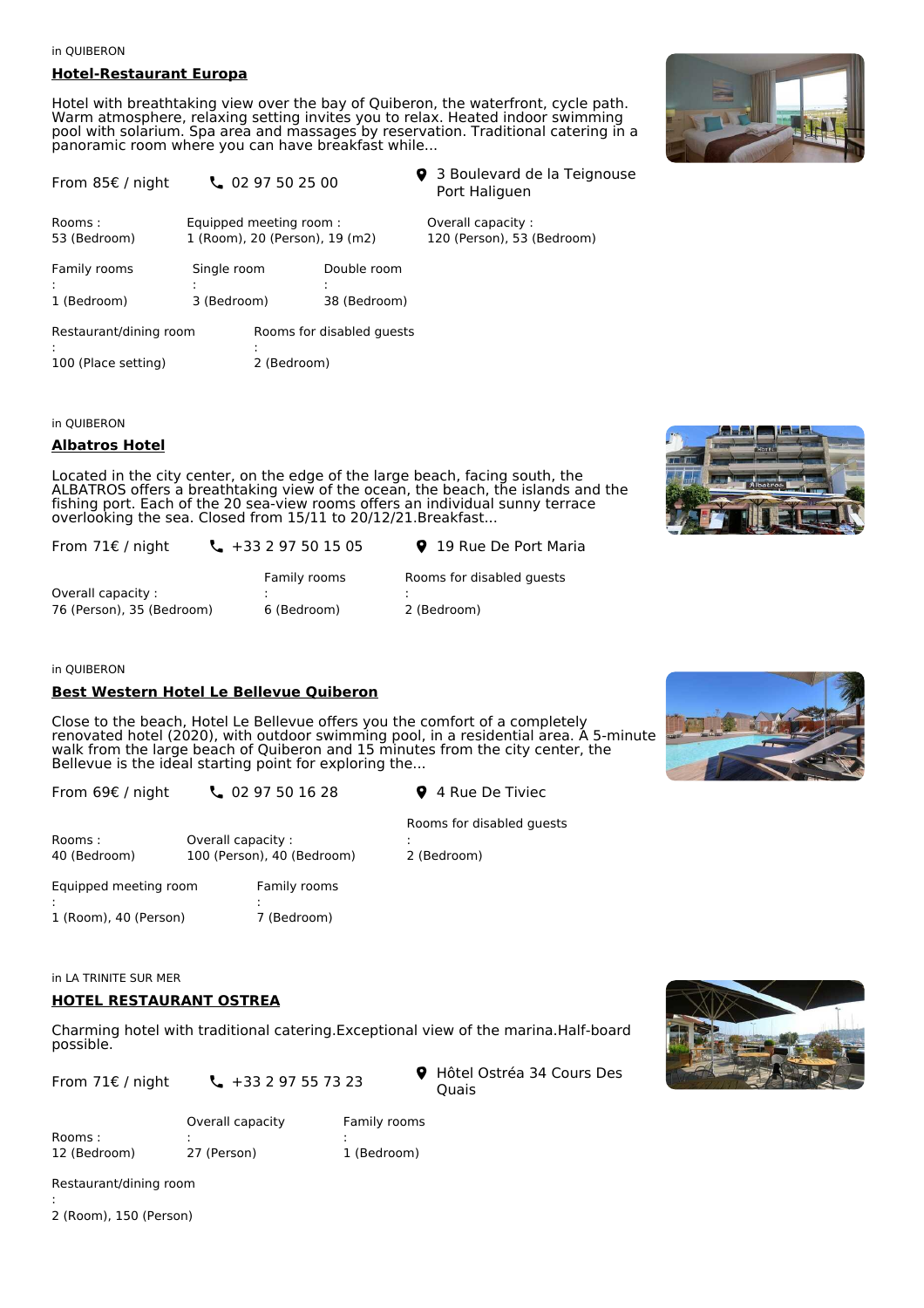in PLOUHARNEL

# **Hotel l'Hippocampe**

L'Hippocampe, a small, comfortable hotel on a human scale, welcomes you in a calm, natural, green setting, a few minutes from the seaside, Carnac and the many beaches. Located in Plouharnel, gateway to the Quiberon peninsula.

| From $68 \in \ell$ night  | $\frac{1}{2}$ 02 97 52 39 51                             | <b>Q</b> Kerhuéno               |
|---------------------------|----------------------------------------------------------|---------------------------------|
| Rooms:<br>20 (Bedroom)    | Equipped meeting room:<br>1 (Room), 40 (Person), 50 (m2) | Overall capacity<br>50 (Person) |
| Rooms for disabled quests | Family rooms<br>٠                                        |                                 |

1 (Bedroom) 5 (Bedroom)

# in QUIBERON

#### **Ibis Spa and Wellness Hotel**

The Ibis Hotel is 300m from the beach and the Quiberon Thalasso Center. It has 95 rooms, including 20 family rooms, all equipped with a flat screen, Wi-Fi Internet connection and a comfortable bathroom. Enjoy its relaxation area, freely accessible, with indoor heated swimming pool, hammam, sauna...



| From 55€ / night              | $\frac{1}{2}$ 02 97 30 47 72                             | <b>9</b> Avenue des Marronniers          |
|-------------------------------|----------------------------------------------------------|------------------------------------------|
| Rooms:<br>95 (Bedroom)        | Equipped meeting room:<br>2 (Room), 80 (Person), 75 (m2) | Rooms for disabled quests<br>3 (Bedroom) |
| Family rooms                  | Restaurant/dining room                                   | Double room                              |
| 20 (Bedroom)                  | 1 (Room)                                                 | 42 (Bedroom)                             |
| Twin bed room<br>30 (Bedroom) | Overall capacity<br>٠<br>٠<br>230 (Person)               |                                          |

in ST PIERRE QUIBERON

# **Beach Hotel**

Hotel restaurant brasserie overlooking the sea. The beach just in front, hiking trails nearby. In a friendly atmosphere to enjoy the panoramic view, the comfort of the hotel and the home cooking.

| notel and the nome cooking.        |                                                          |                                 |  |
|------------------------------------|----------------------------------------------------------|---------------------------------|--|
| From $72 \epsilon$ / night         | 20297309210                                              | 9 25 Quai D'Orange Bp 6         |  |
| Rooms :<br>36 (Bedroom), 6 (Flats) | Equipped meeting room:<br>1 (Room), 30 (m2), 30 (Person) | Overall capacity<br>30 (Person) |  |
| Rooms for disabled quests          | Family rooms                                             |                                 |  |

Rooms for : 2 (Bedroom)

4 (Bedroom)



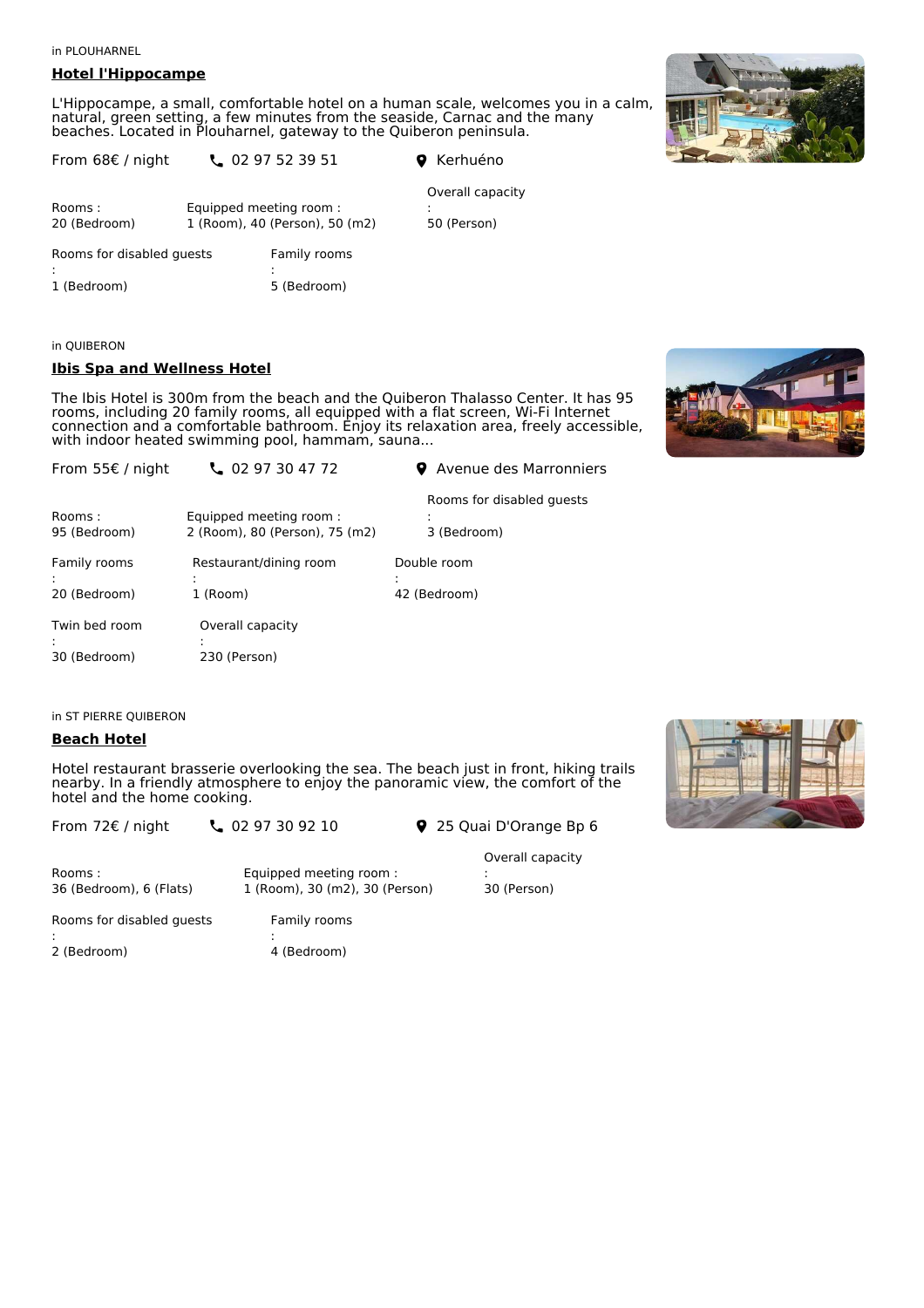#### in CARNAC

#### **Hotel Restaurant Spa Le Tumulus**

Whether you are as a couple, with friends, in a seminar, with your family for an event, a wedding, a birthday ... The Tumulus is an address of choice offering personalized services. In a constant concern for quality, the Hotel has chosen to join Les Collectionneurs, Relais du silence and Charming...



| $\binom{1}{2}$ +33 2 97 52 08 21 | <b>Q</b> Chemin Du Tumulus |
|----------------------------------|----------------------------|
|----------------------------------|----------------------------|

| Equipped meeting room:<br>1 (Room), 48 (m2), 40 (Person) |                             | Rooms:<br>29 (Bedroom) |             | Overall capacity<br>68 (Person) |
|----------------------------------------------------------|-----------------------------|------------------------|-------------|---------------------------------|
| Double room<br>15 (Bedroom)                              | Family rooms<br>9 (Bedroom) |                        | 2 (Bedroom) | Rooms for disabled quests       |

#### in STE ANNE D'AURAY

#### **Hotel-Restaurant the Auberge**

Charming hotels and restaurants in Brittany, A serene and wooded pied-à-terre in the heart of Morbihan, A calm setting, close to the main axis of our Morbihan, suitable for your family holidays, romantic getaways, between friends, or professional occasions.L'Auberge, gourmet restaurant, The...



| From 89 $\epsilon$ / night | $\frac{1}{2}$ + 33 2 97 57 61 55 | 9 56 Route De Vannes      |  |
|----------------------------|----------------------------------|---------------------------|--|
|                            | Overall capacity                 | Rooms for disabled quests |  |
| Rooms:                     |                                  |                           |  |
| 16 (Bedroom)               | 36 (Person)                      | 1 (Bedroom)               |  |

#### in AURAY

#### **Best Western Auray Hotel du Loch**

In the heart of the Auray forest, in a peaceful environment, the Best Western Auray Hôtel du Loch is ideally located a few minutes by car from Vannes, La Trinité sur Mer and Carnac. 30 minutes from Quiberon and Lorient. 15 minutes walk from downtown Auray and the port of St-Goustan.

| From 59€ / night | $\frac{1}{2}$ +33 2 97 56 48 33 |
|------------------|---------------------------------|
|                  |                                 |

**9** 2 RUE FRANÇOIS GUHUR LA FORÊT

| Rooms :<br>30 (Bedroom) | Equipped meeting room<br>2 (Room) | Overall capacity<br>63 (Person) |
|-------------------------|-----------------------------------|---------------------------------|
| Family rooms            | Rooms for disabled quests         | Surface area                    |
| 2 (Bedroom)             | 2 (Bedroom)                       | 105 m2                          |

in ST PHILIBERT

#### **Hôtel Le Galet & Spa**

Located in a haven of peace, 3 km from the beaches of St Philibert and 4 km from the port of La Trinité sur Mer, come and discover Le Galet Hotel & Spa. In a contemporary setting, many facilities are at your disposal so that you can make the most of your stay. Comfortable rooms, a Spa area,...



| From $70 \in /$ night | $\frac{1}{2}$ 02 97 55 00 56 | <b>9</b> Route de La Trinité/Mer 24 Le<br>Congre |
|-----------------------|------------------------------|--------------------------------------------------|
| Equipped meeting room | Rooms:                       | Overall capacity                                 |
| 1 (Room)              | 21 (Bedroom)                 | 46 (Person)                                      |
| Family rooms          | Rooms for disabled quests    | Restaurant/dining room                           |
| 2 (Bedroom)           | 1 (Bedroom)                  | 1 (Room)                                         |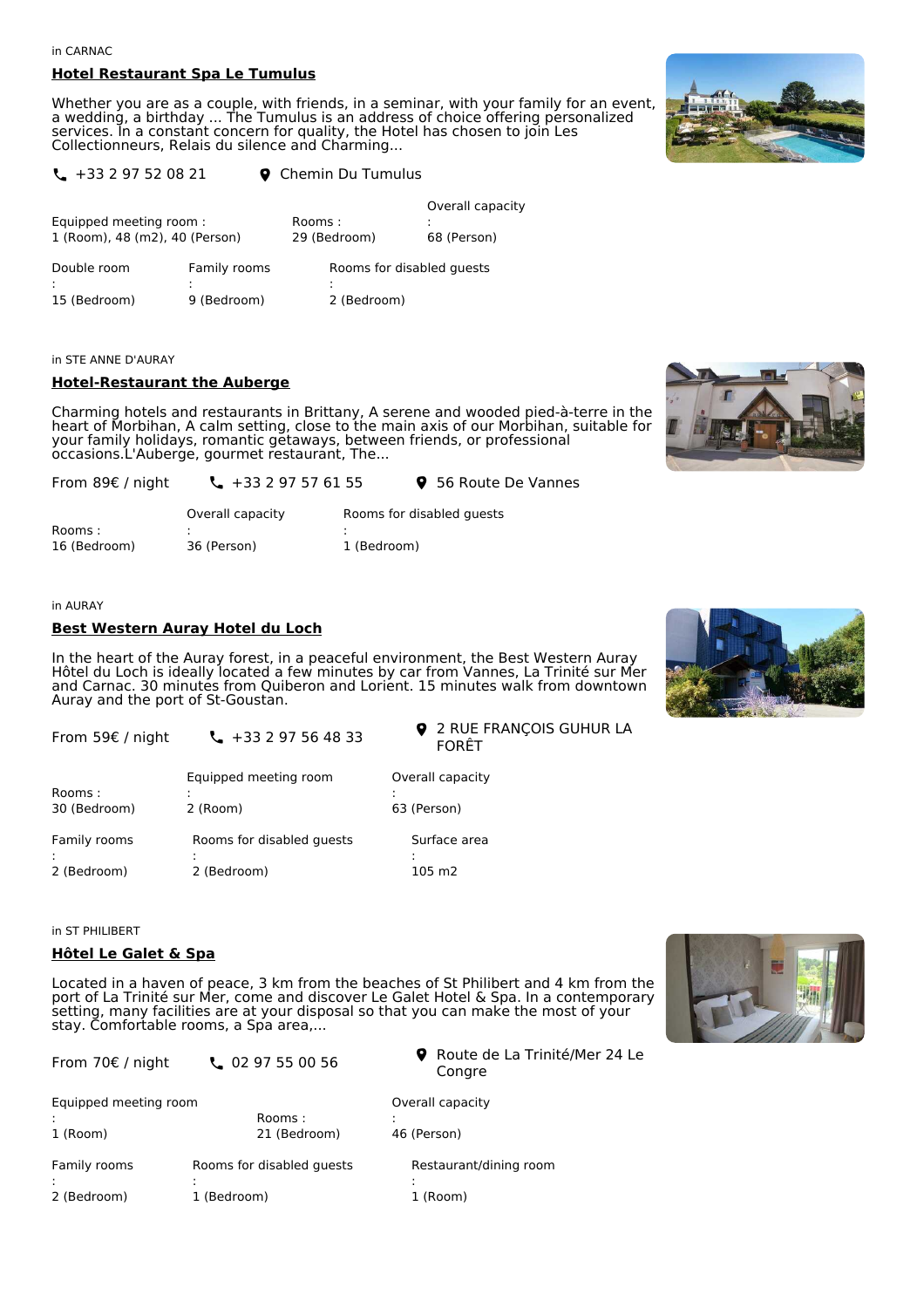in QUIBERON

#### **Hotel de la Mer**

14 kms at sea, on the extreme tip of the Quiberon peninsula facing the islands and 10 minutes walk from the pier, the Hôtel de la Mer, overlooking the small fishing port of Port Maria, will allow you rest while enjoying the spectacle of the sea, the comings and goings of fishing boats and the...

 $\leftarrow$  +33 2 97 50 09 05  $\begin{array}{ccc} \begin{array}{ccc} \diagup & +33 & 2 & 97 & 30 & 09 & 03 \\ \diagdown & +33 & 6 & 23 & 56 & 11 & 04 \end{array} & \bigodot \begin{array}{ccc} \bigcirc & 8 & \text{Quai De Houat} \end{array} \end{array}$ 

in PORT LOUIS

#### **Citadel Hotel**

The Hôtel de la Citadelle is a delightful moment, a change of scenery by the sea. More than a hotel restaurant and spa, a large House where Caroline and Jean-Michel will be able to bring you ideas to oxygenate you during your stay.You will fall under the spell as soon as you enter this mansion...

From 79€ / night

 $-133297824605$  $\begin{array}{ccc} \begin{array}{ccc} \diagup & +33 & 2 & 97 & 62 & 40 & 03 \\ \diagdown & +33 & 7 & 68 & 61 & 93 & 41 \end{array} \end{array}$  Q 1 Place Du Marché

Person

: 64

in ILE D'HOUAT

#### **Hotel La Sirène**

Ideally located at the entrance to the town center of the Island, the hotel, completely renovated in 2014, has 17 rooms including 5 family rooms for 3 to 7 people. On site, a restaurant (open over time: book in advance) and a brasserie open in high season from June to September. Open on weekends on...

| $\binom{1}{2}$ + 33 6 01 27 19 40 |                        |
|-----------------------------------|------------------------|
| $\binom{1}{2}$ + 33 6 01 27 19 40 | <b>Q</b> Route Du Port |

| Rooms:       | Equipped meeting room     | Overall capacity       |
|--------------|---------------------------|------------------------|
| 17 (Bedroom) | 2 (Room)                  | 49 (Person)            |
| Family rooms | Rooms for disabled quests | Restaurant/dining room |
| 5 (Bedroom)  | 1 (Bedroom)               | 2 (Room)               |

in AURAY

# **Ibis Auray hotel**

With modern and welcoming rooms, this hotel is ideal for your weekends or business trips. Lounge area, bar, terrace, business corner for relaxation, hospitality and fast food are available 24 hours a day, ideally located between Carnac, Vannes and Lorient, the hotel is the ideal departure to the...

From 59€ / night

 $\binom{1}{2}$  +33 2 97 56 22 22  $\binom{1}{2}$  2 Avenue Roland Garros

Rooms : 50 (Bedroom) Equipped meeting room : 2 (Room), 0 (Person), 0 (m2)

Rooms for disabled guests

: 2 (Bedroom)









: 110 (Person)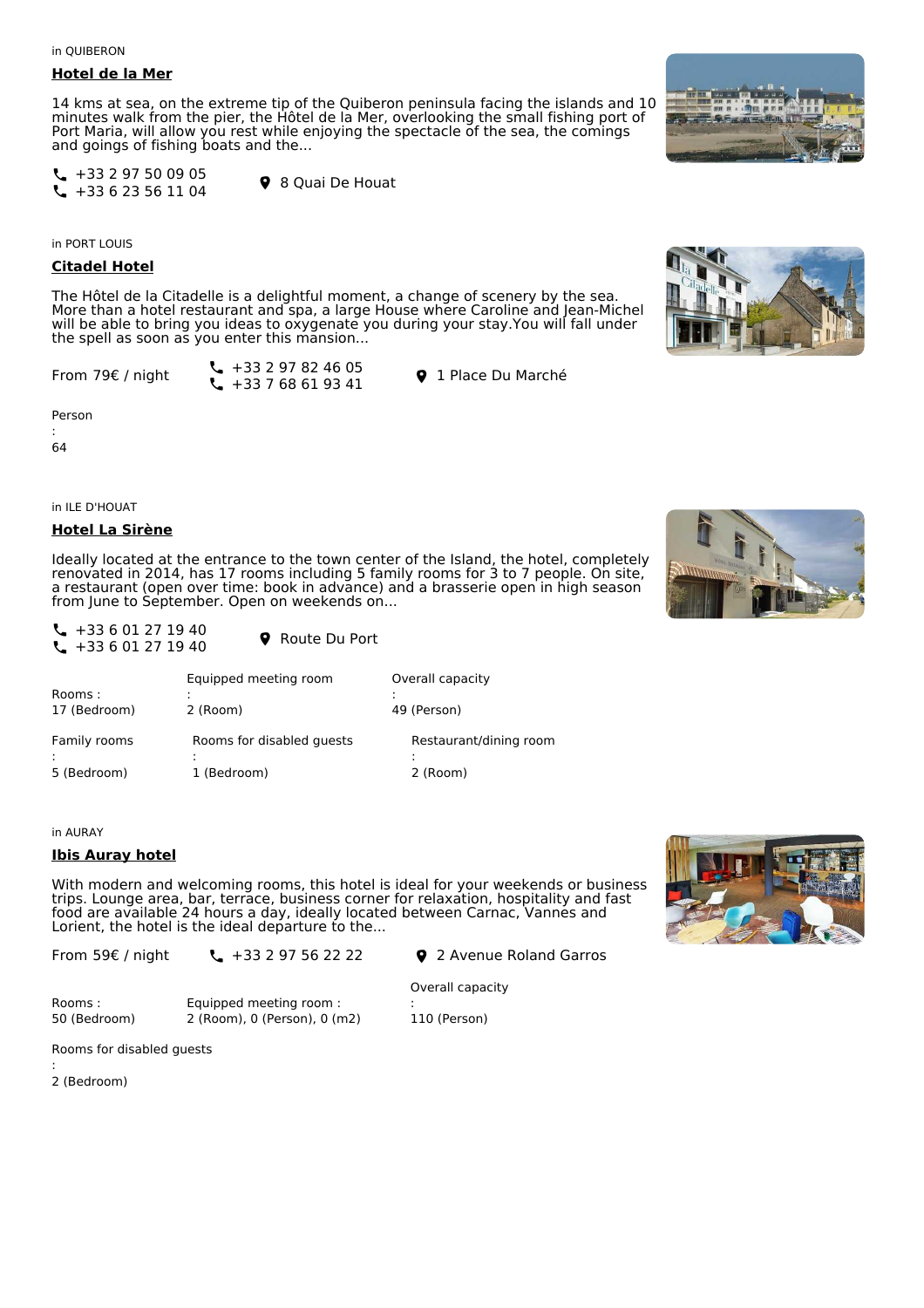in LA TRINITE SUR MER

# **Trinité Hotel**

In the heart of the Bay of Quiberon and near the Gulf of Morbihan, the Trinité Hôtel offers its 15 rooms and family suites with views of the marina of La Trinité-sur-Mer. Located in an idyllic setting close to the sea, the Trinité Hotel will be the ideal place to spend a great holiday. With...



| From $130 \epsilon$ / night                    | $\binom{1}{2}$ 02 97 55 75 25 | <b>Q</b> 4 et 6 rue de Carnac            |
|------------------------------------------------|-------------------------------|------------------------------------------|
| Overall capacity:<br>33 (Person), 15 (Bedroom) | Family rooms<br>3 (Bedroom)   | Rooms for disabled quests<br>1 (Bedroom) |
|                                                |                               |                                          |

Rooms : 15 (Bedroom)

in QUIBERON

# **Hotel of the Druids**

Charming hotel, located in the heart of the seaside resort, 50m from the main beach and 150m from the pier. Room sea side with balcony or country side. At the restaurant "La cour des Druides", refined cuisine where local products are in the spotlight.



| From 69 $\epsilon$ / night | $\frac{1}{2}$ +33 2 97 50 14 74 | <b>9</b> 6 Rue De Port Maria |
|----------------------------|---------------------------------|------------------------------|
| Rooms :                    | Equipped meeting room           | Family rooms                 |
| 31 (Bedroom)               | 35 (Person), 1 (Room)           | 3 (Bedroom)                  |

Restaurant/dining room

|          | Overall capacity :         |  |
|----------|----------------------------|--|
| 2 (Room) | 165 (Person), 31 (Bedroom) |  |

in PLOUHARNEL

# **Carnac Lodge Hotel & Spa**

20 rooms and mini suites. Balneotherapy area with Swimming pool, Jacuzzi, Sauna and Hammam open all year round. The outdoor swimming pool is heated seasonally.<br>Wifi Internet access. Free private parking. Less than 2 minutes from Carnac and the Wifi Internet access. Free private parking. Less than 2 minutes from Carnac and the famous megaliths.

From 99€ / night

 $\binom{4}{1}$  +33 2 97 58 30 30  $\binom{6}{1}$  Kerhueno

Overall capacity : 40 (Person), 20 (Bedroom)

Rooms : 20 (Bedroom)

 $\binom{1}{2}$  +33 2 97 50 17 34  $\binom{15}{2}$  Boulevard René Cassin

Rooms for disabled guests :

1 (Bedroom)

in QUIBERON

# **The Little Mermaid Hotel**

La Petite Sirène enjoys a privileged location (5 minutes walk from the main beach of Quiberon and 15 minutes walk from the town center) allowing you to enjoy Quiberon your way. On the sea side, enjoy an exceptional view of the horizon, the sea and Belle Ile. On the courtyard side, treat yourself...



Person

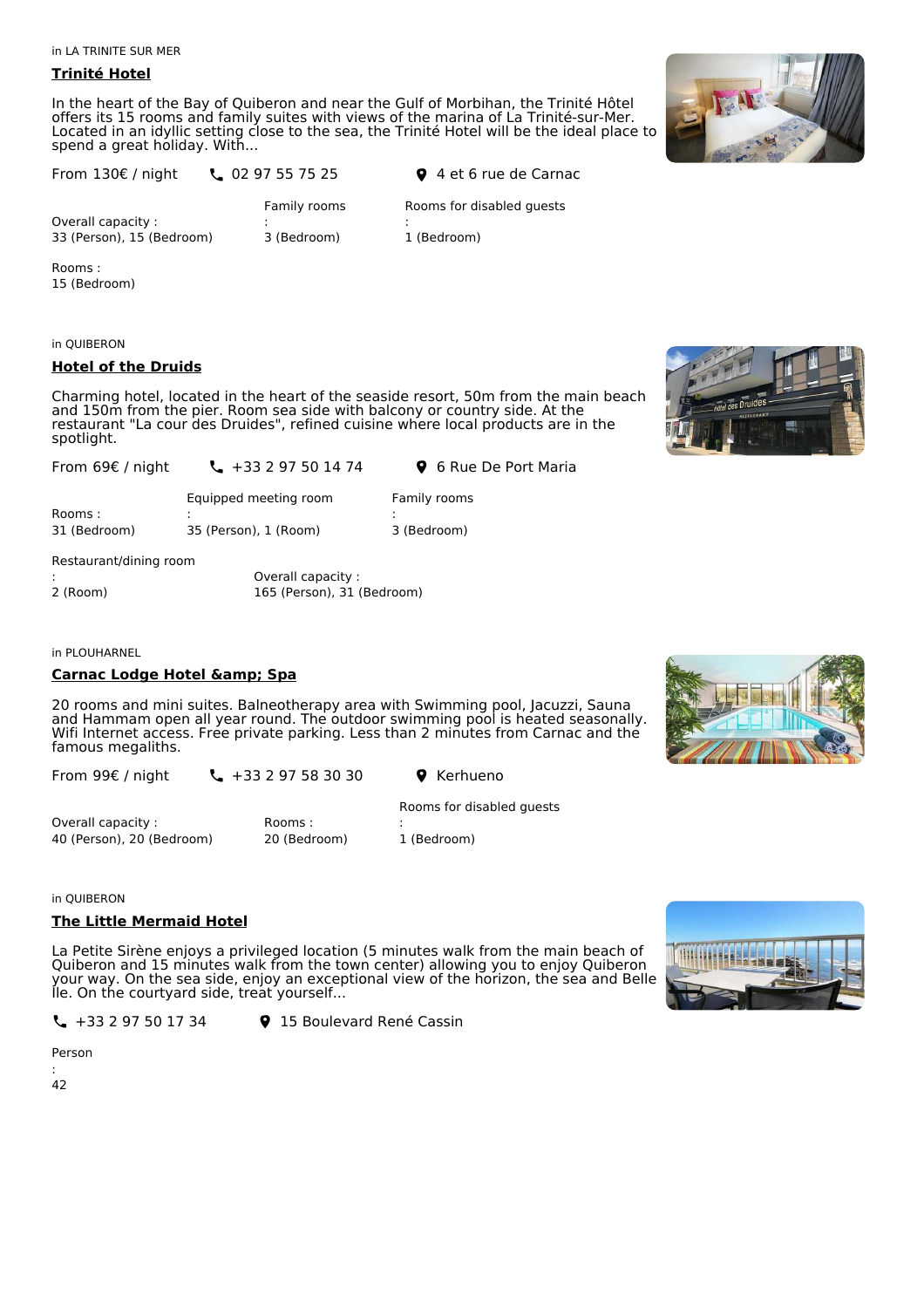#### in AURAY

# **B&B HOTEL AURAY**

Your B&B hotel in Auray, ideally located between Lorient and Vannes, is the ideal starting point for visiting the sublime Bay of Quiberon and its islands, Carnac and La Trinité-sur-Mer. 5 minutes from the city center and the charming port of Saint - Goustan, our hotel (classified 2 stars) is very...



| From $45f$ / night | $\binom{1}{4} + 33892$ |
|--------------------|------------------------|
|--------------------|------------------------|

70 23 00 **9** 5 Rue D'Irlande Porte Océane 1

|              | Family rooms | Overall capacity |
|--------------|--------------|------------------|
| Rooms:       |              |                  |
| 43 (Bedroom) | 5 (Bedroom)  | 103 (Person)     |

Rooms for disabled guests

: 2 (Bedroom)

in STE ANNE D'AURAY

#### **Hotel-Restaurant La Croix Blanche**

At the gates of the Gulf of Morbihan and in the heart of Breton traditions, the Hotel Restaurant La Croix Blanche welcomes you to Sainte-Anne d'Auray in a calm and warm atmosphere for a stay of charm and discovery of Brittany South Side. Comfortable rooms, traditional quality restaurant, lift, bar,...



| From 50 $\epsilon$ / night      | $\binom{1}{2}$ + 33 2 97 57 64 44           | 9 25 Route De Vannes                     |
|---------------------------------|---------------------------------------------|------------------------------------------|
| Rooms:<br>26 (Bedroom)          | Equipped meeting room<br>1 (Room), 120 (m2) | Rooms for disabled quests<br>2 (Bedroom) |
| Overall capacity<br>62 (Person) | Family rooms<br>3 (Bedroom)                 |                                          |

in CARNAC

#### **Hotel La Licorne**

In Carnac Plage, facing the Salines lake, 500m from the beaches, the thalasso shops, a few minutes from the Carnac alignments, the Licorne hotel offers you the comfort of its 26 rooms. We have a garden and private parking.



 $\binom{1}{2}$  +33 2 97 52 10 59  $\binom{1}{2}$  5 Avenue De L'Atlantique

|              | Overall capacity | Double room  | Family rooms |
|--------------|------------------|--------------|--------------|
| Rooms :      |                  |              |              |
| 26 (Bedroom) | 60 (Person)      | 24 (Bedroom) | 2 (Bedroom)  |

Rooms for disabled guests

: 2 (Bedroom)

in AURAY

#### **Hotel Le Marin**

Welcome to the hotel \*\* le Marin, at the port of Saint Goustan. Located in Saint Goustan in a quiet area by the water, a few meters from the restaurants of the port, we welcome you all year round in our charming hotel. In a friendly and relaxing setting, our hotel with careful decoration inspired...

From 67€ / night

 $-133297241458$ 

Rolland  $\bullet$ 

Rooms : 12 (Bedroom) Overall capacity : 27 (Person) Family rooms : 2 (Bedroom)

Restaurant/dining room

1 (Room), 30 (Person)

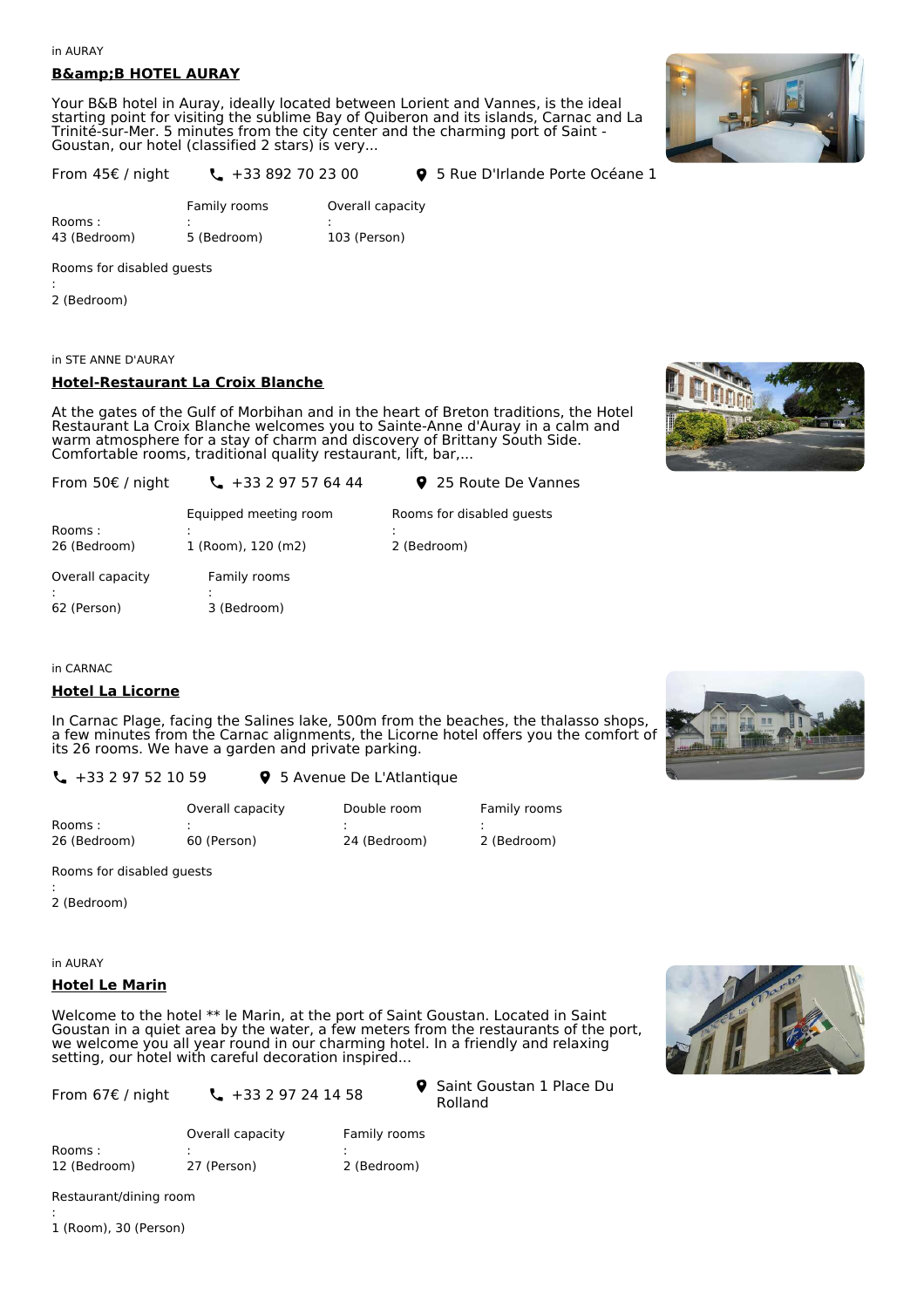#### in CARNAC

#### **Hotel-Restaurant Les Alignements**

The Les Alignements hotel is located 250 m from the center of Carnac, 400 m from the famous megalithic sites and 1700 m from the beaches. 27 rooms including 5 triples, free Wifi access, lift, restaurant/breakfast room renovated in 2022 and quiet tree-lined terrace.Public parking at 30 m.



in AURAY

# **LE CADOUDAL - HOTEL - BAR - SNACKS**

Putting down your suitcases at Cadoudal \*\* means finding yourself in the heart of the city of Auray, located in the Gulf of Morbihan. The hotel is 500 m from the Port of St Goustan, 15 minutes from the first beaches.The Cadoudal was renovated in 2015 and became Logishotels. Our rooms have all the...



| From 58 $\epsilon$ / night        | $\frac{1}{2}$ 02 97 24 14 65             | 9 9 Place Notre-Dame    |
|-----------------------------------|------------------------------------------|-------------------------|
| Equipped meeting room<br>1 (Room) | Rooms for disabled quests<br>1 (Bedroom) | Rooms :<br>12 (Bedroom) |
| Family rooms                      | Overall capacity                         |                         |

: 2 (Bedroom) : 30 (Person)

#### in ST PIERRE QUIBERON

#### **Hotel Saint Pierre**

Located 3 minutes from the beach and 5 minutes from the pier for Belle Ile (by car), the hotel restaurant Saint Pierre offers you the comfort and calm of its fully equipped rooms as well as traditional and marine cuisine ( Pisces). Large free private parking. Animals admitted. Tennis, sports course...

Equipped meeting room

0 **9** 34 Route de Ouiberon

Overall capacity

56 (Person)

:

Rooms : 28 (Bedroom) : 1 (Room), 56 (Person)

Family rooms

: 2 (Bedroom)

in ERDEVEN

#### **La Voile Bleue guest hotel**

La Voile Bleue is a small guesthouse (guest house type). We are ideally located on the beach road, 5 minutes drive from Kerhillio beach, close to Carnac, Quiberon and Etel. We will do everything to ensure that you have a pleasant stay with us. We offer comfortable rooms with free Wi-Fi, as well as...



| From 65€ / night            | $\binom{1}{2}$ + 33 6 03 07 14 58<br>$\frac{1}{2}$ +33 2 97 55 67 55 |                                          | 9 2 Route De La Plage |
|-----------------------------|----------------------------------------------------------------------|------------------------------------------|-----------------------|
| Rooms :<br>17 (Bedroom)     | Overall capacity<br>35 (Person)                                      | Rooms for disabled quests<br>1 (Bedroom) |                       |
| Family rooms<br>1 (Bedroom) | Equipped meeting room<br>1 (Room), 30 (Person)                       |                                          |                       |



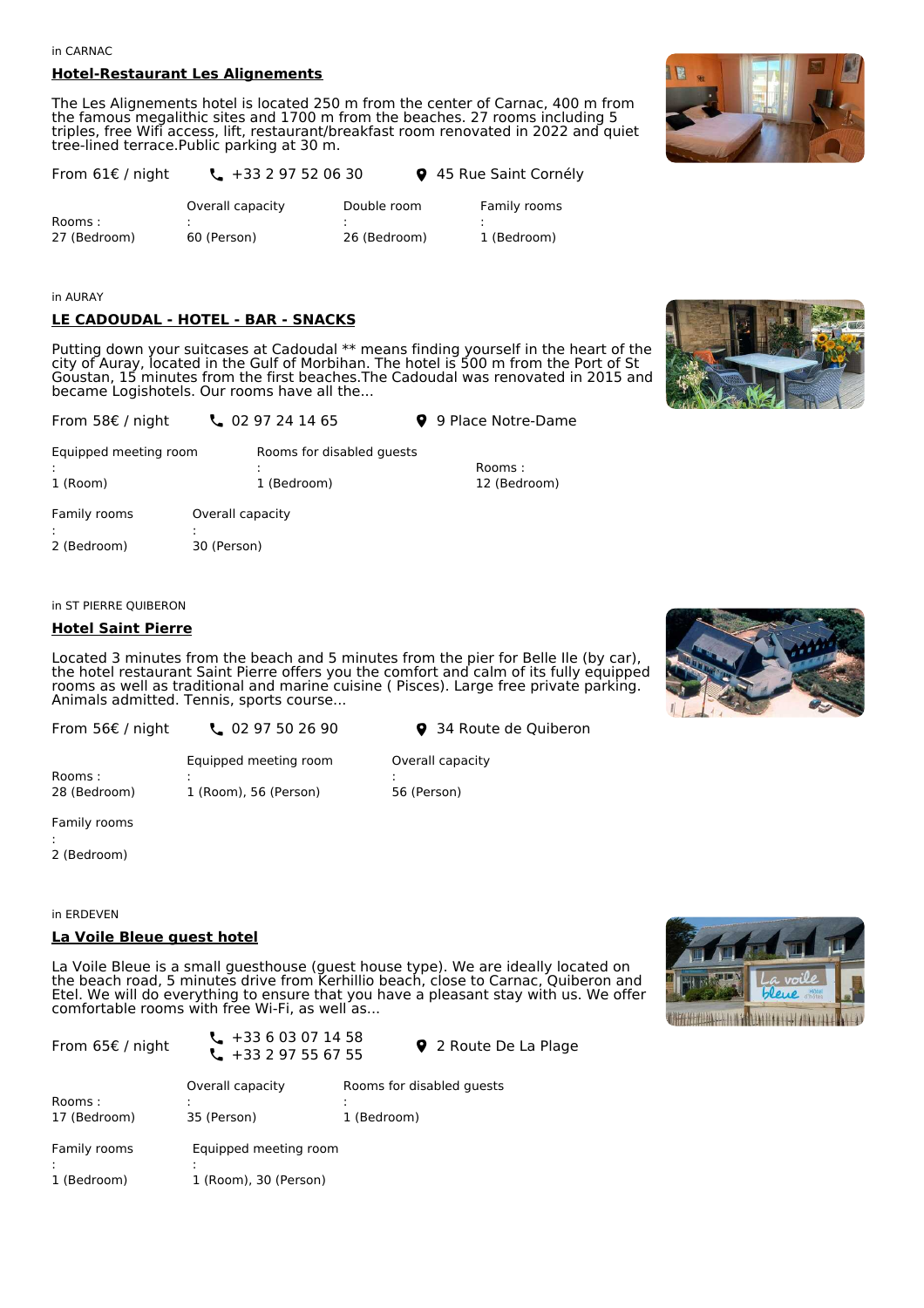in CARNAC

#### **Hotel Restaurant La Marine**

We are waiting for you in our establishment located in the heart of the town of Carnac, opposite the Museum of Prehistory and a few steps from the megalithic site! The whole team of the Hôtel Bar Restaurant de la Marine welcomes you all year round in a family, friendly and relaxed atmosphere....



 $\binom{4}{4}$  +33 2 97 52 07 33  $\binom{4}{4}$  Place De La Chapelle

| Equipped meeting room:<br>0 (Room), 0 (Person), 0 (m2) | Rooms:<br>31 (Bedroom) | Overall capacity<br>78 (Person) |
|--------------------------------------------------------|------------------------|---------------------------------|
| Rooms for disabled quests                              | Family rooms           |                                 |
| 0 (Bedroom)                                            | 2 (Bedroom)            |                                 |

in CARNAC

#### **Hotel An Ti Gwenn**

Ideally located between the alignments of Carnac and the main beach, the Hotel An Ti Gwenn in Carnac is a character establishment with 10 charming rooms, in a flowery and tree-lined setting where you will appreciate the calm, serenity and authenticity of heart of Morbihan. Baby equipment: also...

| $\binom{1}{2}$ + 33 2 97 52 00 73 |                  | 9 4 Rue De Poul Person |              |  |
|-----------------------------------|------------------|------------------------|--------------|--|
|                                   | Overall capacity | Double room            | Family rooms |  |
| Rooms:                            |                  |                        |              |  |
| 10 (Bedroom)                      | 27 (Person)      | 7 (Bedroom)            | 3 (Bedroom)  |  |

#### in QUIBERON

#### **Hotel Port Haliguen**

Completely renovated charming hotel, it offers a new face to this address in the Old Port of Quiberon. Panoramic terrace. Room sea side or garden side. Beaches and marina at 100 m. Water activities. Free WIFI. Free parking. A bar service is available during reception opening hours.

From 72€ / night  $\binom{1}{2}$  +33 2 97 50 16 52 10 Place De Port Haliguen Port Haliguen

|              | Rooms for disabled quests |                           |
|--------------|---------------------------|---------------------------|
| Rooms:       |                           | Overall capacity :        |
| 21 (Bedroom) | 1 (Bedroom)               | 21 (Bedroom), 45 (Person) |
| Double room  | Twin bed room             |                           |
|              |                           |                           |
| 14 (Bedroom) | 4 (Bedroom)               |                           |

in CARNAC

# **Hotel-Restaurant Le Ratelier**

Nestled in the hollow of Chemin du Douët, a former Breton farmhouse welcoming you for traditional gastro cuisine based on fresh products. Diversity of fish and local products, justification of its title of "Maître restaurateur".







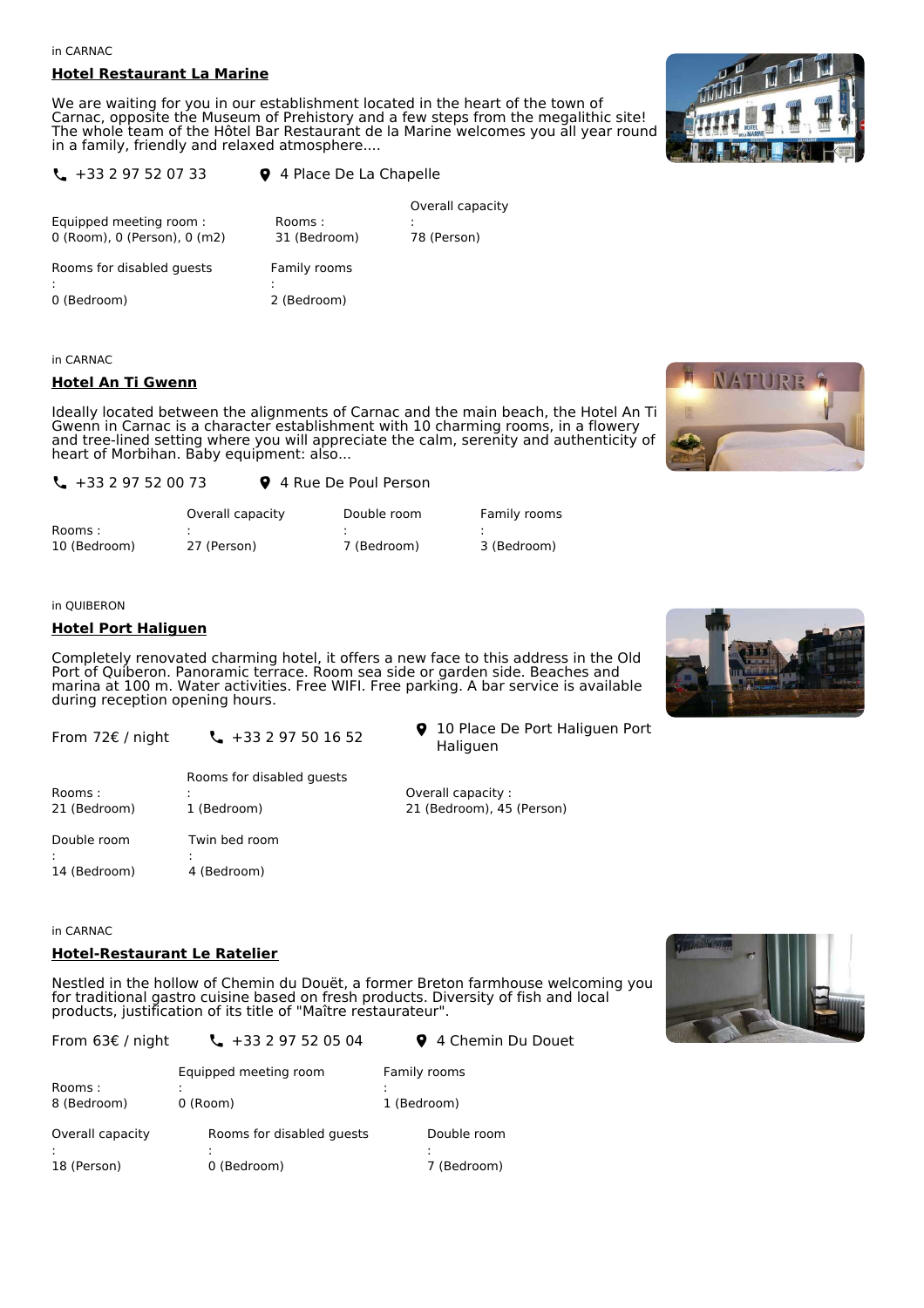# **Breizh Hôtel Restaurant Le Tourbillon**

Here, the colors of the sea take you away. Comfortable rooms go hand in hand with the warm welcome. After a hearty breakfast, or a restaurant with a friendly spirit, alone, with family or in a group, come and visit our beautiful region. Quiberon, Carnac, La Trinité sur Mer, Saint Philibert, Vannes...

From 49€ / night  $\binom{1}{2}$  +33 2 97 55 00 12  $\binom{1}{2}$  Rue Tourbillon

Person

:

70

in STE ANNE D'AURAY

# **L'Auberg'Ine - Glenn Anna House**

Our rooms sleep peacefully a few meters from the sanctuary and the basilica of Sainte-Anne-d'Auray in the heart of the Regional Natural Park of the Gulf of Morbihan.Spacious and comfortable, sober and pretty, each of them reveals a different universe, sometimes poetic, always contemporary.... They...

2 (Bedroom)



| From 55 $\epsilon$ / night | $\binom{1}{2}$ 02 97 31 37 19   |                                      |                             | 9 8 rue de Vannes |
|----------------------------|---------------------------------|--------------------------------------|-----------------------------|-------------------|
| Rooms:<br>34 (Bedroom)     | Overall capacity<br>72 (Person) |                                      | Family rooms<br>2 (Bedroom) |                   |
| Equipped meeting room:     |                                 | Rooms for disabled quests<br>$\cdot$ |                             |                   |

Equipped meeting room : 1 (Room), 150 (m2), 50 (Person)

Restaurant/dining room

: 2 (Room), 80 (Person)

in PLOUHARNEL

#### **Travelers Hotel**

The Hotel des Voyageurs is a family establishment located in PLOUHARNEL, "Carrefour des Plages". Parking and private garden. Multiple nautical activities around (5 km max). Close to megalithic sites and hiking trails. Special Info Hotel currently open. Reception open from 7:30 a.m. to 2 p.m. and...

From 48€ / night

Equipped meeting room : 1 (Room), 35 (Person), 42 (m2)

**43** rue de la Gare **9** 43 rue de la Gare

Rooms : 13 (Bedroom)

Overall capacity

: 32 (Person)

Family rooms

: 2 (Bedroom)

in ERDEVEN

# **The House of Dunes**

Our hotel, completely renovated in a seaside style that is both refined and cozy, is located 3 km from the most beautiful beaches and the large dune site of Erdeven, a stone's throw from the Ria d'Étel. Wellness area, workspace, bike rental ...

From 55€ / night **4 02 90 38 09 00 9 14 rue de l'Océan** 



| Overall capacity |              | Family rooms |
|------------------|--------------|--------------|
|                  | Rooms :      |              |
| 40 (Person)      | 18 (Bedroom) | 1 (Bedroom)  |

Rooms for disabled guests

1 (Bedroom)